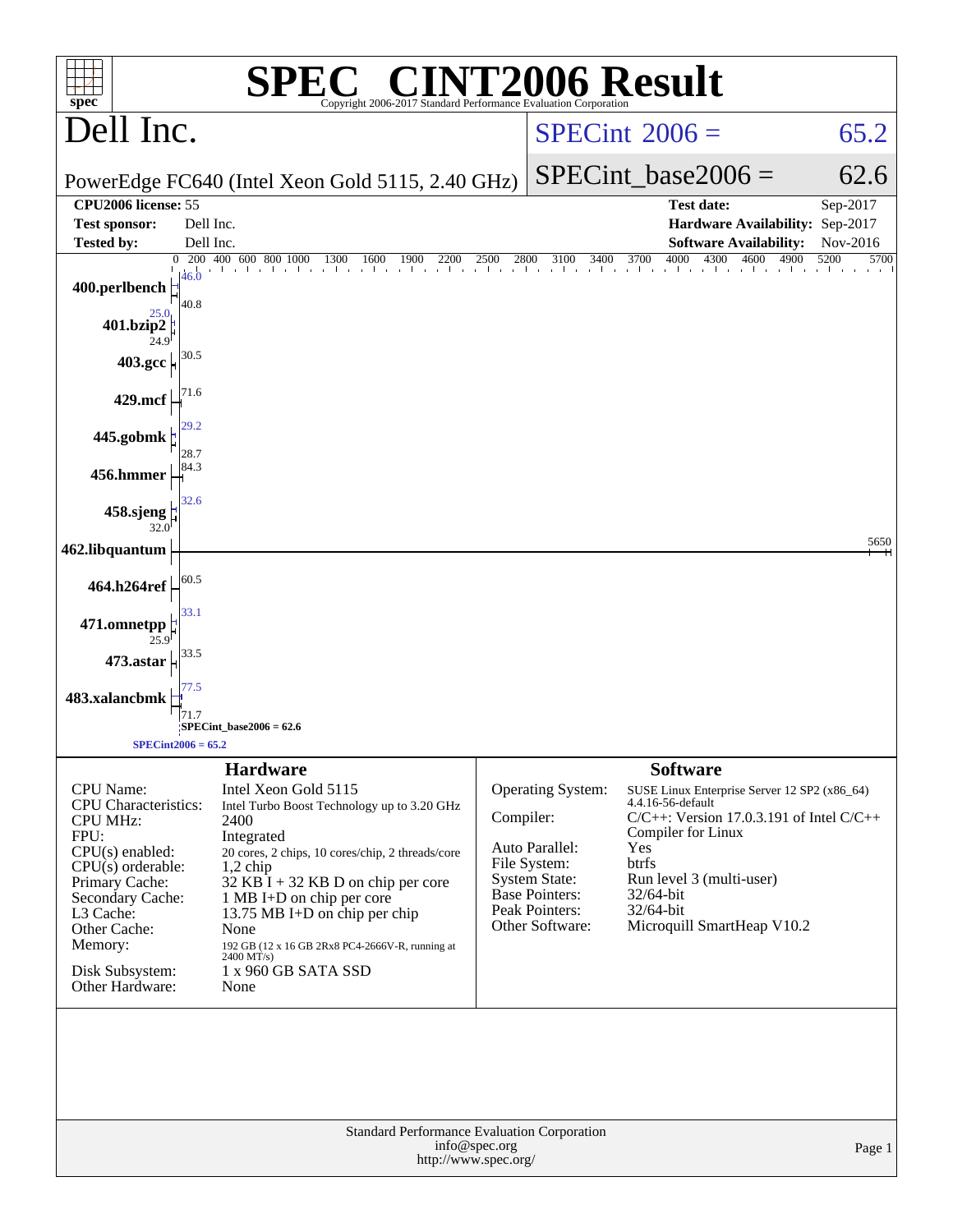

## Dell Inc.

## $SPECint2006 = 65.2$  $SPECint2006 = 65.2$

PowerEdge FC640 (Intel Xeon Gold 5115, 2.40 GHz)

**[Test sponsor:](http://www.spec.org/auto/cpu2006/Docs/result-fields.html#Testsponsor)** Dell Inc. **[Hardware Availability:](http://www.spec.org/auto/cpu2006/Docs/result-fields.html#HardwareAvailability)** Sep-2017

 $SPECTnt\_base2006 = 62.6$ **[CPU2006 license:](http://www.spec.org/auto/cpu2006/Docs/result-fields.html#CPU2006license)** 55 **[Test date:](http://www.spec.org/auto/cpu2006/Docs/result-fields.html#Testdate)** Sep-2017

**[Tested by:](http://www.spec.org/auto/cpu2006/Docs/result-fields.html#Testedby)** Dell Inc. **[Software Availability:](http://www.spec.org/auto/cpu2006/Docs/result-fields.html#SoftwareAvailability)** Nov-2016 **[Results Table](http://www.spec.org/auto/cpu2006/Docs/result-fields.html#ResultsTable)**

|                         | <b>Base</b>                                                                                              |       |                |       | <b>Peak</b>    |       |                |              |                |              |                |              |
|-------------------------|----------------------------------------------------------------------------------------------------------|-------|----------------|-------|----------------|-------|----------------|--------------|----------------|--------------|----------------|--------------|
| <b>Benchmark</b>        | <b>Seconds</b>                                                                                           | Ratio | <b>Seconds</b> | Ratio | <b>Seconds</b> | Ratio | <b>Seconds</b> | <b>Ratio</b> | <b>Seconds</b> | <b>Ratio</b> | <b>Seconds</b> | <b>Ratio</b> |
| $ 400.\text{perlbench}$ | 240                                                                                                      | 40.7  | 239            | 40.8  | 240            | 40.8  | 213            | 46.0         | 212            | 46.2         | 212            | 46.0         |
| 401.bzip2               | 386                                                                                                      | 25.0  | 387            | 24.9  | 388            | 24.9  | 386            | 25.0         | 386            | 25.0         | 386            | 25.0         |
| $403.\mathrm{gcc}$      | 264                                                                                                      | 30.5  | 264            | 30.5  | 264            | 30.4  | 264            | 30.5         | 264            | 30.5         | 264            | 30.4         |
| $429$ .mcf              | 127                                                                                                      | 71.6  | 128            | 71.2  | 127            | 71.6  | 127            | 71.6         | 128            | 71.2         | 127            | 71.6         |
| $445$ .gobmk            | 366                                                                                                      | 28.7  | 366            | 28.7  | 366            | 28.7  | <u>359</u>     | 29.2         | 359            | 29.2         | 359            | 29.2         |
| $456.$ hmmer            | 111                                                                                                      | 84.2  | 111            | 84.3  | <b>111</b>     | 84.3  | 111            | 84.2         | 111            | 84.3         | 111            | 84.3         |
| $458$ .sjeng            | 378                                                                                                      | 32.0  | 378            | 32.0  | 378            | 32.0  | 370            | 32.7         | <b>371</b>     | <u>32.6</u>  | 371            | 32.6         |
| 462.libquantum          | 3.67                                                                                                     | 5650  | 3.76           | 5520  | 3.65           | 5680  | 3.67           | 5650         | 3.76           | 5520         | 3.65           | 5680         |
| 464.h264ref             | 366                                                                                                      | 60.5  | 366            | 60.5  | 366            | 60.4  | 366            | 60.5         | 366            | 60.5         | 366            | 60.4         |
| 471.omnetpp             | 242                                                                                                      | 25.9  | 242            | 25.8  | 241            | 26.0  | 188            | 33.3         | 189            | 33.1         | 189            | 33.1         |
| $473.$ astar            | 210                                                                                                      | 33.4  | 209            | 33.7  | 210            | 33.5  | 210            | 33.4         | 209            | 33.7         | 210            | 33.5         |
| 483.xalancbmk           | 96.2                                                                                                     | 71.7  | 96.2           | 71.8  | 96.2           | 71.7  | 89.9           | 76.8         | 89.1           | 77.5         | 88.7           | 77.8         |
|                         | Results appear in the order in which they were run. Bold underlined text indicates a median measurement. |       |                |       |                |       |                |              |                |              |                |              |

### **[Submit Notes](http://www.spec.org/auto/cpu2006/Docs/result-fields.html#SubmitNotes)**

 The numactl mechanism was used to bind copies to processors. The config file option 'submit' was used to generate numactl commands to bind each copy to a specific processor. For details, please see the config file.

### **[Operating System Notes](http://www.spec.org/auto/cpu2006/Docs/result-fields.html#OperatingSystemNotes)**

Stack size set to unlimited using "ulimit -s unlimited"

### **[Platform Notes](http://www.spec.org/auto/cpu2006/Docs/result-fields.html#PlatformNotes)**

 BIOS settings: Sub NUMA Cluster disabled Virtualization Technology disabled System Profile set to Custom CPU Performance set to Maximum Performance C States set to Autonomous C1E disabled Energy Efficient Turbo disabled Uncore Frequency set to Dynamic Energy Efficiency Policy set to Performance Memory Patrol Scrub disabled Logical Processor enabled CPU Interconnect Bus Link Power Management disabled PCI ASPM L1 Link Power Management disabled Sysinfo program /root/cpu2006-1.2\_ic17u3/config/sysinfo.rev6993 Revision 6993 of 2015-11-06 (b5e8d4b4eb51ed28d7f98696cbe290c1) running on linux-u8yg Fri Sep 15 05:56:24 2017 Continued on next page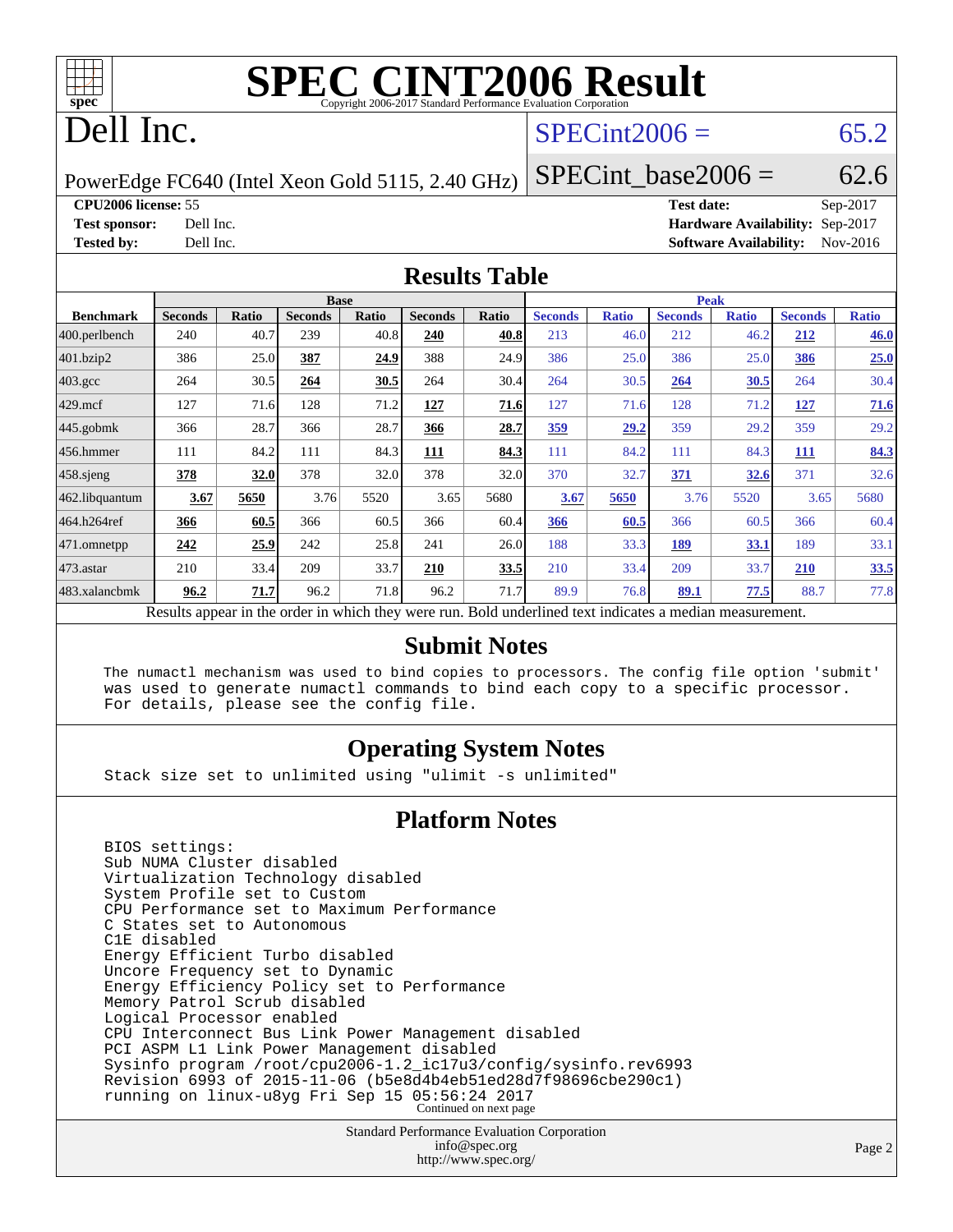| spec <sup>®</sup>    | <b>SPEC CINT2006 Result</b><br>Copyright 2006-2017 Standard Performance Evaluation Corporation                                                                                         |                                 |          |
|----------------------|----------------------------------------------------------------------------------------------------------------------------------------------------------------------------------------|---------------------------------|----------|
| Dell Inc.            |                                                                                                                                                                                        | $SPECint2006 =$                 | 65.2     |
|                      | PowerEdge FC640 (Intel Xeon Gold 5115, 2.40 GHz)                                                                                                                                       | $SPECint base2006 =$            | 62.6     |
| CPU2006 license: 55  |                                                                                                                                                                                        | <b>Test date:</b>               | Sep-2017 |
| <b>Test sponsor:</b> | Dell Inc.                                                                                                                                                                              | Hardware Availability: Sep-2017 |          |
| <b>Tested by:</b>    | Dell Inc.                                                                                                                                                                              | <b>Software Availability:</b>   | Nov-2016 |
|                      | <b>Platform Notes (Continued)</b>                                                                                                                                                      |                                 |          |
|                      | This section contains SUT (System Under Test) info as seen by<br>some common utilities. To remove or add to this section, see:<br>http://www.spec.org/cpu2006/Docs/config.html#sysinfo |                                 |          |
|                      | From /proc/cpuinfo<br>model name : Intel(R) Xeon(R) Gold 5115 CPU @ 2.40GHz<br>2 "physical id"s (chips)<br>40 "processors"                                                             |                                 |          |
|                      | cores, siblings (Caution: counting these is hw and system dependent.<br>following excerpts from /proc/cpuinfo might not be reliable. Use with<br>caution.)<br>cpu cores $: 10$         | The                             |          |
|                      | siblings : 20<br>physical 0: cores 0 1 2 3 4 8 9 10 11 12<br>physical 1: cores 0 1 2 3 4 8 9 10 11 12<br>cache size : 14080 KB                                                         |                                 |          |
|                      | From /proc/meminfo<br>MemTotal:<br>196687636 kB<br>HugePages Total:<br>0<br>Hugepagesize:<br>2048 kB                                                                                   |                                 |          |
|                      | From /etc/*release* /etc/*version*<br>SuSE-release:<br>SUSE Linux Enterprise Server 12 (x86_64)<br>$VERSION = 12$                                                                      |                                 |          |
|                      | $PATCHLEVEL = 2$<br># This file is deprecated and will be removed in a future service pack or<br>release.                                                                              |                                 |          |
|                      | # Please check /etc/os-release for details about this release.<br>os-release:<br>NAME="SLES"                                                                                           |                                 |          |
|                      | VERSION="12-SP2"<br>VERSION ID="12.2"<br>PRETTY_NAME="SUSE Linux Enterprise Server 12 SP2"                                                                                             |                                 |          |
|                      | ID="sles"<br>$ANSI$ _COLOR=" $0:32$ "<br>CPE NAME="cpe:/o:suse:sles:12:sp2"                                                                                                            |                                 |          |
|                      | uname $-a$ :<br>Linux linux-u8yg $4.4.16 - 56 - \text{default} #1$ SMP Mon Aug 8 14:24:26 UTC 2016<br>(5b281a8) x86_64 x86_64 x86_64 GNU/Linux                                         |                                 |          |
|                      | SPEC is set to: /root/cpu2006-1.2_ic17u3<br>Size Used Avail Use% Mounted on<br>Filesystem<br>Type<br>btrfs 921G<br>/dev/sda1<br>17G 901G<br>Additional information from dmidecode:     | $2\frac{8}{1}$ /                |          |
|                      | Warning: Use caution when you interpret this section. The 'dmidecode' program<br>reads system data which is "intended to allow hardware to be accurately<br>Continued on next page     |                                 |          |
|                      | <b>Standard Performance Evaluation Corporation</b><br>info@spec.org<br>http://www.spec.org/                                                                                            |                                 | Page 3   |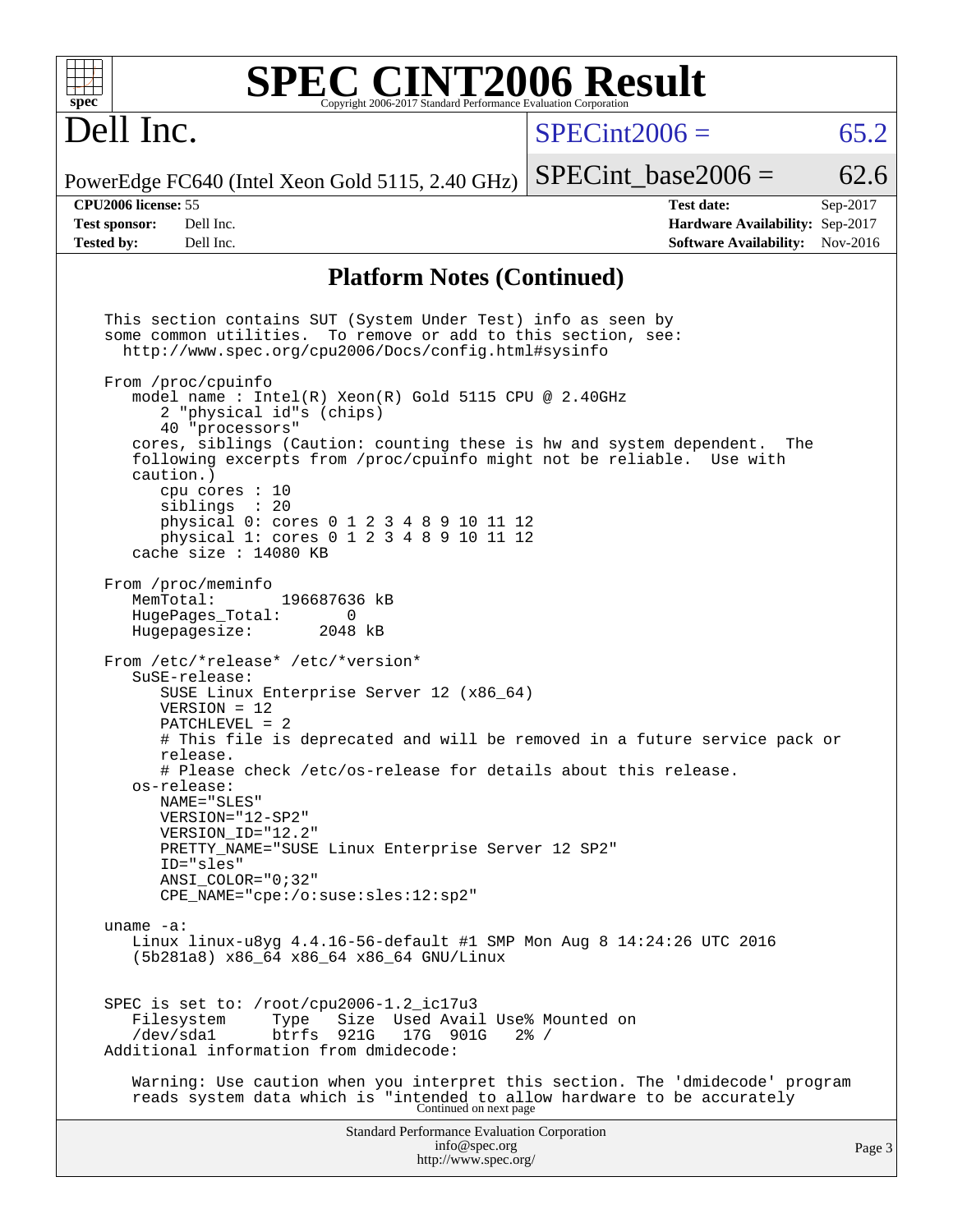

# Dell Inc.

 $SPECint2006 = 65.2$  $SPECint2006 = 65.2$ 

PowerEdge FC640 (Intel Xeon Gold 5115, 2.40 GHz) SPECint base2006 =  $62.6$ 

**[CPU2006 license:](http://www.spec.org/auto/cpu2006/Docs/result-fields.html#CPU2006license)** 55 **[Test date:](http://www.spec.org/auto/cpu2006/Docs/result-fields.html#Testdate)** Sep-2017 **[Test sponsor:](http://www.spec.org/auto/cpu2006/Docs/result-fields.html#Testsponsor)** Dell Inc. **[Hardware Availability:](http://www.spec.org/auto/cpu2006/Docs/result-fields.html#HardwareAvailability)** Sep-2017 **[Tested by:](http://www.spec.org/auto/cpu2006/Docs/result-fields.html#Testedby)** Dell Inc. **[Software Availability:](http://www.spec.org/auto/cpu2006/Docs/result-fields.html#SoftwareAvailability)** Nov-2016

### **[Platform Notes \(Continued\)](http://www.spec.org/auto/cpu2006/Docs/result-fields.html#PlatformNotes)**

 determined", but the intent may not be met, as there are frequent changes to hardware, firmware, and the "DMTF SMBIOS" standard.

BIOS Dell Inc. 1.0.0 08/10/2017

Memory:

 12x 00AD00B300AD HMA82GR7AFR8N-VK 16 GB 2 rank 2666 MHz, configured at 2400 MHz

4x Not Specified Not Specified

(End of data from sysinfo program)

### **[General Notes](http://www.spec.org/auto/cpu2006/Docs/result-fields.html#GeneralNotes)**

Environment variables set by runspec before the start of the run:  $KMP_AFFINITY = "granularity=fine, scatter"$ LD\_LIBRARY\_PATH = "/root/cpu2006-1.2\_ic17u3/lib/ia32:/root/cpu2006-1.2\_ic17u3/lib/intel64:/root/cpu2006-1.2\_ic17u3/sh10.2" OMP NUM THREADS = "20"

 Binaries compiled on a system with 1x Intel Core i7-4790 CPU + 32GB RAM memory using Redhat Enterprise Linux 7.2 Transparent Huge Pages enabled by default. Filesystem page cache cleared with: shell invocation of 'sync; echo 3 > /proc/sys/vm/drop\_caches' prior to run

### **[Base Compiler Invocation](http://www.spec.org/auto/cpu2006/Docs/result-fields.html#BaseCompilerInvocation)**

[C benchmarks](http://www.spec.org/auto/cpu2006/Docs/result-fields.html#Cbenchmarks):  $\text{icc}$   $-\text{m64}$ 

[C++ benchmarks:](http://www.spec.org/auto/cpu2006/Docs/result-fields.html#CXXbenchmarks) [icpc -m64](http://www.spec.org/cpu2006/results/res2017q4/cpu2006-20170918-49917.flags.html#user_CXXbase_intel_icpc_64bit_fc66a5337ce925472a5c54ad6a0de310)

### **[Base Portability Flags](http://www.spec.org/auto/cpu2006/Docs/result-fields.html#BasePortabilityFlags)**

| 400.perlbench: -DSPEC_CPU_LP64 -DSPEC_CPU_LINUX_X64 |  |
|-----------------------------------------------------|--|
| 401.bzip2: -DSPEC_CPU_LP64                          |  |
| 403.gcc: -DSPEC_CPU_LP64                            |  |
| 429.mcf: -DSPEC CPU LP64                            |  |
| 445.gobmk: -DSPEC_CPU_LP64                          |  |
| 456.hmmer: - DSPEC CPU LP64                         |  |
| 458.sjeng: -DSPEC_CPU_LP64                          |  |
| 462.libquantum: -DSPEC_CPU_LP64 -DSPEC_CPU_LINUX    |  |
| 464.h264ref: -DSPEC CPU LP64                        |  |
| 471.omnetpp: -DSPEC_CPU_LP64                        |  |
| 473.astar: -DSPEC CPU LP64                          |  |
| 483.xalancbmk: - DSPEC CPU LP64 - DSPEC CPU LINUX   |  |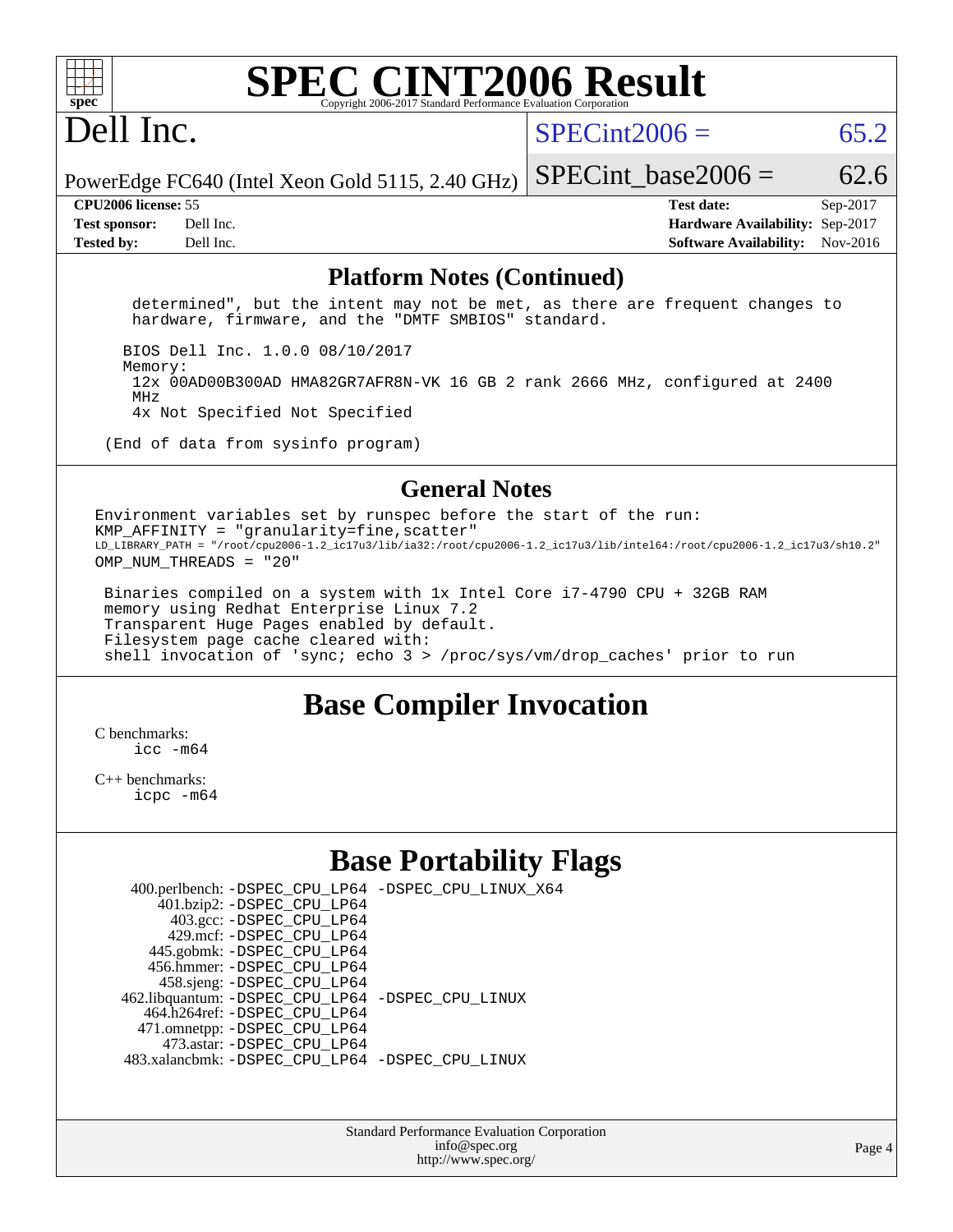

# Dell Inc.

 $SPECint2006 = 65.2$  $SPECint2006 = 65.2$ 

PowerEdge FC640 (Intel Xeon Gold 5115, 2.40 GHz) SPECint base2006 =  $62.6$ 

**[CPU2006 license:](http://www.spec.org/auto/cpu2006/Docs/result-fields.html#CPU2006license)** 55 **[Test date:](http://www.spec.org/auto/cpu2006/Docs/result-fields.html#Testdate)** Sep-2017 **[Test sponsor:](http://www.spec.org/auto/cpu2006/Docs/result-fields.html#Testsponsor)** Dell Inc. **[Hardware Availability:](http://www.spec.org/auto/cpu2006/Docs/result-fields.html#HardwareAvailability)** Sep-2017 **[Tested by:](http://www.spec.org/auto/cpu2006/Docs/result-fields.html#Testedby)** Dell Inc. **[Software Availability:](http://www.spec.org/auto/cpu2006/Docs/result-fields.html#SoftwareAvailability)** Nov-2016

## **[Base Optimization Flags](http://www.spec.org/auto/cpu2006/Docs/result-fields.html#BaseOptimizationFlags)**

[C benchmarks](http://www.spec.org/auto/cpu2006/Docs/result-fields.html#Cbenchmarks):

[-xCORE-AVX2](http://www.spec.org/cpu2006/results/res2017q4/cpu2006-20170918-49917.flags.html#user_CCbase_f-xCORE-AVX2) [-ipo](http://www.spec.org/cpu2006/results/res2017q4/cpu2006-20170918-49917.flags.html#user_CCbase_f-ipo) [-O3](http://www.spec.org/cpu2006/results/res2017q4/cpu2006-20170918-49917.flags.html#user_CCbase_f-O3) [-no-prec-div](http://www.spec.org/cpu2006/results/res2017q4/cpu2006-20170918-49917.flags.html#user_CCbase_f-no-prec-div) [-parallel](http://www.spec.org/cpu2006/results/res2017q4/cpu2006-20170918-49917.flags.html#user_CCbase_f-parallel) [-qopt-prefetch](http://www.spec.org/cpu2006/results/res2017q4/cpu2006-20170918-49917.flags.html#user_CCbase_f-qopt-prefetch) [-auto-p32](http://www.spec.org/cpu2006/results/res2017q4/cpu2006-20170918-49917.flags.html#user_CCbase_f-auto-p32)

[C++ benchmarks:](http://www.spec.org/auto/cpu2006/Docs/result-fields.html#CXXbenchmarks)

[-xCORE-AVX2](http://www.spec.org/cpu2006/results/res2017q4/cpu2006-20170918-49917.flags.html#user_CXXbase_f-xCORE-AVX2) [-ipo](http://www.spec.org/cpu2006/results/res2017q4/cpu2006-20170918-49917.flags.html#user_CXXbase_f-ipo) [-O3](http://www.spec.org/cpu2006/results/res2017q4/cpu2006-20170918-49917.flags.html#user_CXXbase_f-O3) [-no-prec-div](http://www.spec.org/cpu2006/results/res2017q4/cpu2006-20170918-49917.flags.html#user_CXXbase_f-no-prec-div) [-qopt-prefetch](http://www.spec.org/cpu2006/results/res2017q4/cpu2006-20170918-49917.flags.html#user_CXXbase_f-qopt-prefetch) [-auto-p32](http://www.spec.org/cpu2006/results/res2017q4/cpu2006-20170918-49917.flags.html#user_CXXbase_f-auto-p32) [-Wl,-z,muldefs](http://www.spec.org/cpu2006/results/res2017q4/cpu2006-20170918-49917.flags.html#user_CXXbase_link_force_multiple1_74079c344b956b9658436fd1b6dd3a8a) [-L/sh10.2 -lsmartheap64](http://www.spec.org/cpu2006/results/res2017q4/cpu2006-20170918-49917.flags.html#user_CXXbase_SmartHeap64_63911d860fc08c15fa1d5bf319b9d8d5)

**[Base Other Flags](http://www.spec.org/auto/cpu2006/Docs/result-fields.html#BaseOtherFlags)**

[C benchmarks](http://www.spec.org/auto/cpu2006/Docs/result-fields.html#Cbenchmarks):

403.gcc: [-Dalloca=\\_alloca](http://www.spec.org/cpu2006/results/res2017q4/cpu2006-20170918-49917.flags.html#b403.gcc_baseEXTRA_CFLAGS_Dalloca_be3056838c12de2578596ca5467af7f3)

### **[Peak Compiler Invocation](http://www.spec.org/auto/cpu2006/Docs/result-fields.html#PeakCompilerInvocation)**

[C benchmarks \(except as noted below\)](http://www.spec.org/auto/cpu2006/Docs/result-fields.html#Cbenchmarksexceptasnotedbelow):  $\text{icc } -\text{m64}$ 

400.perlbench: [icc -m32 -L/opt/intel/compilers\\_and\\_libraries\\_2017/linux/lib/ia32](http://www.spec.org/cpu2006/results/res2017q4/cpu2006-20170918-49917.flags.html#user_peakCCLD400_perlbench_intel_icc_c29f3ff5a7ed067b11e4ec10a03f03ae)

445.gobmk: [icc -m32 -L/opt/intel/compilers\\_and\\_libraries\\_2017/linux/lib/ia32](http://www.spec.org/cpu2006/results/res2017q4/cpu2006-20170918-49917.flags.html#user_peakCCLD445_gobmk_intel_icc_c29f3ff5a7ed067b11e4ec10a03f03ae)

[C++ benchmarks \(except as noted below\):](http://www.spec.org/auto/cpu2006/Docs/result-fields.html#CXXbenchmarksexceptasnotedbelow)

[icc -m32 -L/opt/intel/compilers\\_and\\_libraries\\_2017/linux/lib/ia32](http://www.spec.org/cpu2006/results/res2017q4/cpu2006-20170918-49917.flags.html#user_CXXpeak_intel_icc_c29f3ff5a7ed067b11e4ec10a03f03ae)

473.astar: [icpc -m64](http://www.spec.org/cpu2006/results/res2017q4/cpu2006-20170918-49917.flags.html#user_peakCXXLD473_astar_intel_icpc_64bit_fc66a5337ce925472a5c54ad6a0de310)

### **[Peak Portability Flags](http://www.spec.org/auto/cpu2006/Docs/result-fields.html#PeakPortabilityFlags)**

 400.perlbench: [-D\\_FILE\\_OFFSET\\_BITS=64](http://www.spec.org/cpu2006/results/res2017q4/cpu2006-20170918-49917.flags.html#user_peakPORTABILITY400_perlbench_file_offset_bits_64_438cf9856305ebd76870a2c6dc2689ab) [-DSPEC\\_CPU\\_LINUX\\_IA32](http://www.spec.org/cpu2006/results/res2017q4/cpu2006-20170918-49917.flags.html#b400.perlbench_peakCPORTABILITY_DSPEC_CPU_LINUX_IA32) 401.bzip2: [-DSPEC\\_CPU\\_LP64](http://www.spec.org/cpu2006/results/res2017q4/cpu2006-20170918-49917.flags.html#suite_peakPORTABILITY401_bzip2_DSPEC_CPU_LP64) 403.gcc: [-DSPEC\\_CPU\\_LP64](http://www.spec.org/cpu2006/results/res2017q4/cpu2006-20170918-49917.flags.html#suite_peakPORTABILITY403_gcc_DSPEC_CPU_LP64) 429.mcf: [-DSPEC\\_CPU\\_LP64](http://www.spec.org/cpu2006/results/res2017q4/cpu2006-20170918-49917.flags.html#suite_peakPORTABILITY429_mcf_DSPEC_CPU_LP64) 445.gobmk: [-D\\_FILE\\_OFFSET\\_BITS=64](http://www.spec.org/cpu2006/results/res2017q4/cpu2006-20170918-49917.flags.html#user_peakPORTABILITY445_gobmk_file_offset_bits_64_438cf9856305ebd76870a2c6dc2689ab) 456.hmmer: [-DSPEC\\_CPU\\_LP64](http://www.spec.org/cpu2006/results/res2017q4/cpu2006-20170918-49917.flags.html#suite_peakPORTABILITY456_hmmer_DSPEC_CPU_LP64) 458.sjeng: [-DSPEC\\_CPU\\_LP64](http://www.spec.org/cpu2006/results/res2017q4/cpu2006-20170918-49917.flags.html#suite_peakPORTABILITY458_sjeng_DSPEC_CPU_LP64) 462.libquantum: [-DSPEC\\_CPU\\_LP64](http://www.spec.org/cpu2006/results/res2017q4/cpu2006-20170918-49917.flags.html#suite_peakPORTABILITY462_libquantum_DSPEC_CPU_LP64) [-DSPEC\\_CPU\\_LINUX](http://www.spec.org/cpu2006/results/res2017q4/cpu2006-20170918-49917.flags.html#b462.libquantum_peakCPORTABILITY_DSPEC_CPU_LINUX) 464.h264ref: [-DSPEC\\_CPU\\_LP64](http://www.spec.org/cpu2006/results/res2017q4/cpu2006-20170918-49917.flags.html#suite_peakPORTABILITY464_h264ref_DSPEC_CPU_LP64) 471.omnetpp: [-D\\_FILE\\_OFFSET\\_BITS=64](http://www.spec.org/cpu2006/results/res2017q4/cpu2006-20170918-49917.flags.html#user_peakPORTABILITY471_omnetpp_file_offset_bits_64_438cf9856305ebd76870a2c6dc2689ab) 473.astar: [-DSPEC\\_CPU\\_LP64](http://www.spec.org/cpu2006/results/res2017q4/cpu2006-20170918-49917.flags.html#suite_peakPORTABILITY473_astar_DSPEC_CPU_LP64) 483.xalancbmk: [-D\\_FILE\\_OFFSET\\_BITS=64](http://www.spec.org/cpu2006/results/res2017q4/cpu2006-20170918-49917.flags.html#user_peakPORTABILITY483_xalancbmk_file_offset_bits_64_438cf9856305ebd76870a2c6dc2689ab) [-DSPEC\\_CPU\\_LINUX](http://www.spec.org/cpu2006/results/res2017q4/cpu2006-20170918-49917.flags.html#b483.xalancbmk_peakCXXPORTABILITY_DSPEC_CPU_LINUX)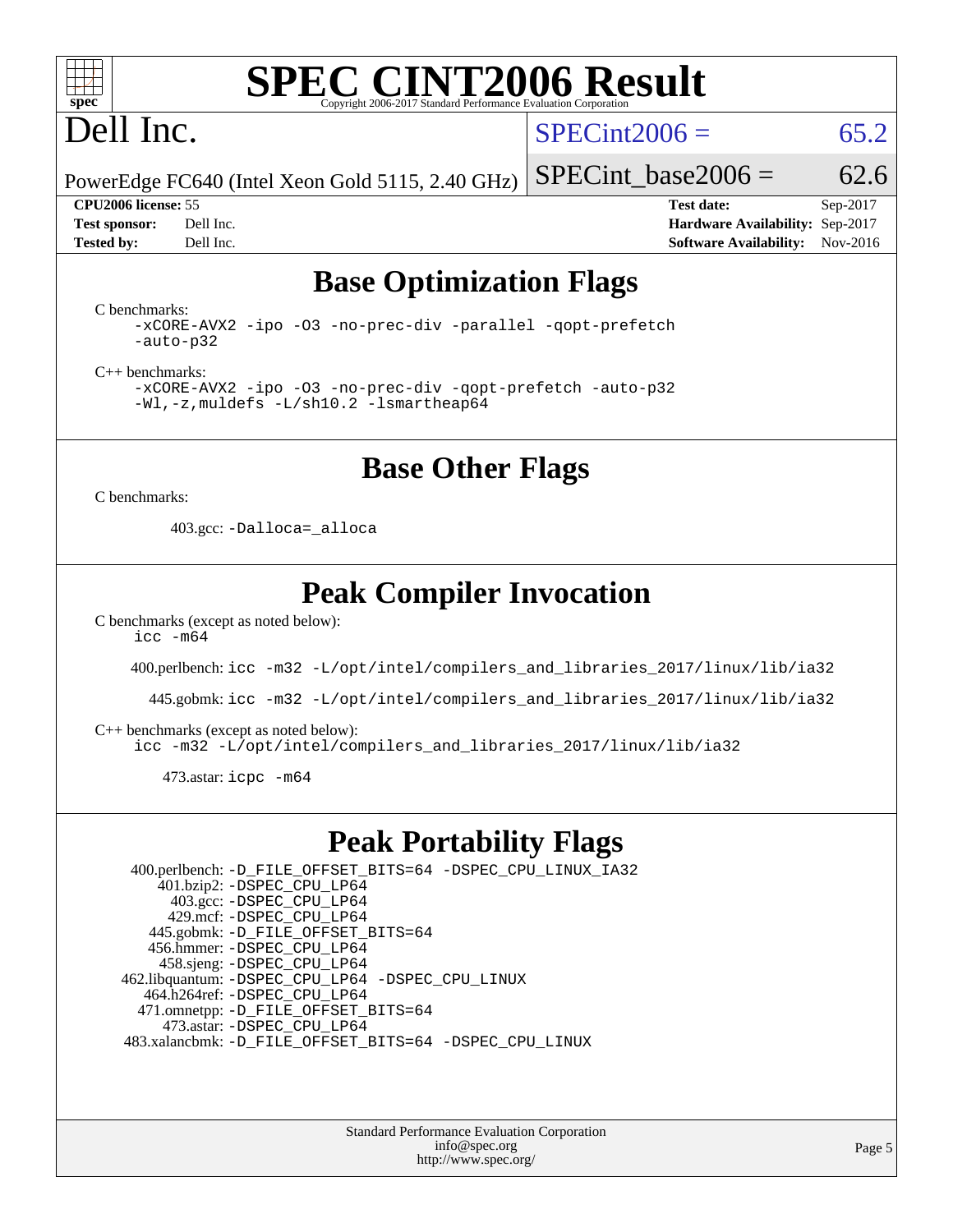

## Dell Inc.

 $SPECint2006 = 65.2$  $SPECint2006 = 65.2$ 

PowerEdge FC640 (Intel Xeon Gold 5115, 2.40 GHz)

SPECint base2006 =  $62.6$ 

**[CPU2006 license:](http://www.spec.org/auto/cpu2006/Docs/result-fields.html#CPU2006license)** 55 **[Test date:](http://www.spec.org/auto/cpu2006/Docs/result-fields.html#Testdate)** Sep-2017 **[Test sponsor:](http://www.spec.org/auto/cpu2006/Docs/result-fields.html#Testsponsor)** Dell Inc. **[Hardware Availability:](http://www.spec.org/auto/cpu2006/Docs/result-fields.html#HardwareAvailability)** Sep-2017 **[Tested by:](http://www.spec.org/auto/cpu2006/Docs/result-fields.html#Testedby)** Dell Inc. **[Software Availability:](http://www.spec.org/auto/cpu2006/Docs/result-fields.html#SoftwareAvailability)** Nov-2016

## **[Peak Optimization Flags](http://www.spec.org/auto/cpu2006/Docs/result-fields.html#PeakOptimizationFlags)**

### [C benchmarks](http://www.spec.org/auto/cpu2006/Docs/result-fields.html#Cbenchmarks):

 400.perlbench: [-prof-gen](http://www.spec.org/cpu2006/results/res2017q4/cpu2006-20170918-49917.flags.html#user_peakPASS1_CFLAGSPASS1_LDCFLAGS400_perlbench_prof_gen_e43856698f6ca7b7e442dfd80e94a8fc)(pass 1) [-prof-use](http://www.spec.org/cpu2006/results/res2017q4/cpu2006-20170918-49917.flags.html#user_peakPASS2_CFLAGSPASS2_LDCFLAGS400_perlbench_prof_use_bccf7792157ff70d64e32fe3e1250b55)(pass 2) [-xCORE-AVX2](http://www.spec.org/cpu2006/results/res2017q4/cpu2006-20170918-49917.flags.html#user_peakPASS2_CFLAGSPASS2_LDCFLAGS400_perlbench_f-xCORE-AVX2)(pass 2)  $-par-num-threads=1(pass 1) -ipo(pass 2) -O3(pass 2)$  $-par-num-threads=1(pass 1) -ipo(pass 2) -O3(pass 2)$  $-par-num-threads=1(pass 1) -ipo(pass 2) -O3(pass 2)$  $-par-num-threads=1(pass 1) -ipo(pass 2) -O3(pass 2)$  $-par-num-threads=1(pass 1) -ipo(pass 2) -O3(pass 2)$  $-par-num-threads=1(pass 1) -ipo(pass 2) -O3(pass 2)$ [-no-prec-div](http://www.spec.org/cpu2006/results/res2017q4/cpu2006-20170918-49917.flags.html#user_peakPASS2_CFLAGSPASS2_LDCFLAGS400_perlbench_f-no-prec-div)(pass 2) [-qopt-prefetch](http://www.spec.org/cpu2006/results/res2017q4/cpu2006-20170918-49917.flags.html#user_peakCOPTIMIZE400_perlbench_f-qopt-prefetch) 401.bzip2: [-prof-gen](http://www.spec.org/cpu2006/results/res2017q4/cpu2006-20170918-49917.flags.html#user_peakPASS1_CFLAGSPASS1_LDCFLAGS401_bzip2_prof_gen_e43856698f6ca7b7e442dfd80e94a8fc)(pass 1) [-prof-use](http://www.spec.org/cpu2006/results/res2017q4/cpu2006-20170918-49917.flags.html#user_peakPASS2_CFLAGSPASS2_LDCFLAGS401_bzip2_prof_use_bccf7792157ff70d64e32fe3e1250b55)(pass 2) [-xCORE-AVX2](http://www.spec.org/cpu2006/results/res2017q4/cpu2006-20170918-49917.flags.html#user_peakPASS2_CFLAGSPASS2_LDCFLAGS401_bzip2_f-xCORE-AVX2)(pass 2) [-par-num-threads=1](http://www.spec.org/cpu2006/results/res2017q4/cpu2006-20170918-49917.flags.html#user_peakPASS1_CFLAGSPASS1_LDCFLAGS401_bzip2_par_num_threads_786a6ff141b4e9e90432e998842df6c2)(pass 1) [-ipo](http://www.spec.org/cpu2006/results/res2017q4/cpu2006-20170918-49917.flags.html#user_peakPASS2_CFLAGSPASS2_LDCFLAGS401_bzip2_f-ipo)(pass 2) [-O3](http://www.spec.org/cpu2006/results/res2017q4/cpu2006-20170918-49917.flags.html#user_peakPASS2_CFLAGSPASS2_LDCFLAGS401_bzip2_f-O3)(pass 2) [-no-prec-div](http://www.spec.org/cpu2006/results/res2017q4/cpu2006-20170918-49917.flags.html#user_peakCOPTIMIZEPASS2_CFLAGSPASS2_LDCFLAGS401_bzip2_f-no-prec-div) [-auto-ilp32](http://www.spec.org/cpu2006/results/res2017q4/cpu2006-20170918-49917.flags.html#user_peakCOPTIMIZE401_bzip2_f-auto-ilp32) [-qopt-prefetch](http://www.spec.org/cpu2006/results/res2017q4/cpu2006-20170918-49917.flags.html#user_peakCOPTIMIZE401_bzip2_f-qopt-prefetch) 403.gcc: basepeak = yes  $429$ .mcf: basepeak = yes 445.gobmk: [-prof-gen](http://www.spec.org/cpu2006/results/res2017q4/cpu2006-20170918-49917.flags.html#user_peakPASS1_CFLAGSPASS1_LDCFLAGS445_gobmk_prof_gen_e43856698f6ca7b7e442dfd80e94a8fc)(pass 1) [-prof-use](http://www.spec.org/cpu2006/results/res2017q4/cpu2006-20170918-49917.flags.html#user_peakPASS2_CFLAGSPASS2_LDCFLAGS445_gobmk_prof_use_bccf7792157ff70d64e32fe3e1250b55)(pass 2) [-xCORE-AVX2](http://www.spec.org/cpu2006/results/res2017q4/cpu2006-20170918-49917.flags.html#user_peakPASS2_CFLAGSPASS2_LDCFLAGS445_gobmk_f-xCORE-AVX2)(pass 2)  $-par-num-threads=1(pass 1) -ipo(pass 2) -O3(pass 2)$  $-par-num-threads=1(pass 1) -ipo(pass 2) -O3(pass 2)$  $-par-num-threads=1(pass 1) -ipo(pass 2) -O3(pass 2)$  $-par-num-threads=1(pass 1) -ipo(pass 2) -O3(pass 2)$  $-par-num-threads=1(pass 1) -ipo(pass 2) -O3(pass 2)$  $-par-num-threads=1(pass 1) -ipo(pass 2) -O3(pass 2)$ [-no-prec-div](http://www.spec.org/cpu2006/results/res2017q4/cpu2006-20170918-49917.flags.html#user_peakPASS2_CFLAGSPASS2_LDCFLAGS445_gobmk_f-no-prec-div)(pass 2) 456.hmmer: basepeak = yes 458.sjeng: [-prof-gen](http://www.spec.org/cpu2006/results/res2017q4/cpu2006-20170918-49917.flags.html#user_peakPASS1_CFLAGSPASS1_LDCFLAGS458_sjeng_prof_gen_e43856698f6ca7b7e442dfd80e94a8fc)(pass 1) [-prof-use](http://www.spec.org/cpu2006/results/res2017q4/cpu2006-20170918-49917.flags.html#user_peakPASS2_CFLAGSPASS2_LDCFLAGS458_sjeng_prof_use_bccf7792157ff70d64e32fe3e1250b55)(pass 2) [-xCORE-AVX2](http://www.spec.org/cpu2006/results/res2017q4/cpu2006-20170918-49917.flags.html#user_peakPASS2_CFLAGSPASS2_LDCFLAGS458_sjeng_f-xCORE-AVX2)(pass 2)  $-par-num-threads=1(pass 1) -ipo(pass 2) -O3(pass 2)$  $-par-num-threads=1(pass 1) -ipo(pass 2) -O3(pass 2)$  $-par-num-threads=1(pass 1) -ipo(pass 2) -O3(pass 2)$  $-par-num-threads=1(pass 1) -ipo(pass 2) -O3(pass 2)$  $-par-num-threads=1(pass 1) -ipo(pass 2) -O3(pass 2)$  $-par-num-threads=1(pass 1) -ipo(pass 2) -O3(pass 2)$ [-no-prec-div](http://www.spec.org/cpu2006/results/res2017q4/cpu2006-20170918-49917.flags.html#user_peakPASS2_CFLAGSPASS2_LDCFLAGS458_sjeng_f-no-prec-div)(pass 2) [-unroll4](http://www.spec.org/cpu2006/results/res2017q4/cpu2006-20170918-49917.flags.html#user_peakCOPTIMIZE458_sjeng_f-unroll_4e5e4ed65b7fd20bdcd365bec371b81f)  $462$ .libquantum: basepeak = yes  $464.h264$ ref: basepeak = yes [C++ benchmarks:](http://www.spec.org/auto/cpu2006/Docs/result-fields.html#CXXbenchmarks) 471.omnetpp: [-prof-gen](http://www.spec.org/cpu2006/results/res2017q4/cpu2006-20170918-49917.flags.html#user_peakPASS1_CXXFLAGSPASS1_LDCXXFLAGS471_omnetpp_prof_gen_e43856698f6ca7b7e442dfd80e94a8fc)(pass 1) [-prof-use](http://www.spec.org/cpu2006/results/res2017q4/cpu2006-20170918-49917.flags.html#user_peakPASS2_CXXFLAGSPASS2_LDCXXFLAGS471_omnetpp_prof_use_bccf7792157ff70d64e32fe3e1250b55)(pass 2) [-xCORE-AVX2](http://www.spec.org/cpu2006/results/res2017q4/cpu2006-20170918-49917.flags.html#user_peakPASS2_CXXFLAGSPASS2_LDCXXFLAGS471_omnetpp_f-xCORE-AVX2)(pass 2) [-par-num-threads=1](http://www.spec.org/cpu2006/results/res2017q4/cpu2006-20170918-49917.flags.html#user_peakPASS1_CXXFLAGSPASS1_LDCXXFLAGS471_omnetpp_par_num_threads_786a6ff141b4e9e90432e998842df6c2)(pass 1) [-ipo](http://www.spec.org/cpu2006/results/res2017q4/cpu2006-20170918-49917.flags.html#user_peakPASS2_CXXFLAGSPASS2_LDCXXFLAGS471_omnetpp_f-ipo)(pass 2) [-O3](http://www.spec.org/cpu2006/results/res2017q4/cpu2006-20170918-49917.flags.html#user_peakPASS2_CXXFLAGSPASS2_LDCXXFLAGS471_omnetpp_f-O3)(pass 2) [-no-prec-div](http://www.spec.org/cpu2006/results/res2017q4/cpu2006-20170918-49917.flags.html#user_peakPASS2_CXXFLAGSPASS2_LDCXXFLAGS471_omnetpp_f-no-prec-div)(pass 2) [-qopt-ra-region-strategy=block](http://www.spec.org/cpu2006/results/res2017q4/cpu2006-20170918-49917.flags.html#user_peakCXXOPTIMIZE471_omnetpp_f-qopt-ra-region-strategy_0f7b543d62da454b380160c0e3b28f94) [-Wl,-z,muldefs](http://www.spec.org/cpu2006/results/res2017q4/cpu2006-20170918-49917.flags.html#user_peakEXTRA_LDFLAGS471_omnetpp_link_force_multiple1_74079c344b956b9658436fd1b6dd3a8a) [-L/sh10.2 -lsmartheap](http://www.spec.org/cpu2006/results/res2017q4/cpu2006-20170918-49917.flags.html#user_peakEXTRA_LIBS471_omnetpp_SmartHeap_b831f2d313e2fffa6dfe3f00ffc1f1c0)  $473$ .astar: basepeak = yes 483.xalancbmk: [-xCORE-AVX2](http://www.spec.org/cpu2006/results/res2017q4/cpu2006-20170918-49917.flags.html#user_peakOPTIMIZE483_xalancbmk_f-xCORE-AVX2) [-ipo](http://www.spec.org/cpu2006/results/res2017q4/cpu2006-20170918-49917.flags.html#user_peakOPTIMIZE483_xalancbmk_f-ipo) [-O3](http://www.spec.org/cpu2006/results/res2017q4/cpu2006-20170918-49917.flags.html#user_peakOPTIMIZE483_xalancbmk_f-O3) [-no-prec-div](http://www.spec.org/cpu2006/results/res2017q4/cpu2006-20170918-49917.flags.html#user_peakOPTIMIZE483_xalancbmk_f-no-prec-div) [-qopt-prefetch](http://www.spec.org/cpu2006/results/res2017q4/cpu2006-20170918-49917.flags.html#user_peakCXXOPTIMIZE483_xalancbmk_f-qopt-prefetch) [-Wl,-z,muldefs](http://www.spec.org/cpu2006/results/res2017q4/cpu2006-20170918-49917.flags.html#user_peakEXTRA_LDFLAGS483_xalancbmk_link_force_multiple1_74079c344b956b9658436fd1b6dd3a8a) [-L/sh10.2 -lsmartheap](http://www.spec.org/cpu2006/results/res2017q4/cpu2006-20170918-49917.flags.html#user_peakEXTRA_LIBS483_xalancbmk_SmartHeap_b831f2d313e2fffa6dfe3f00ffc1f1c0)

### **[Peak Other Flags](http://www.spec.org/auto/cpu2006/Docs/result-fields.html#PeakOtherFlags)**

[C benchmarks](http://www.spec.org/auto/cpu2006/Docs/result-fields.html#Cbenchmarks):

403.gcc: [-Dalloca=\\_alloca](http://www.spec.org/cpu2006/results/res2017q4/cpu2006-20170918-49917.flags.html#b403.gcc_peakEXTRA_CFLAGS_Dalloca_be3056838c12de2578596ca5467af7f3)